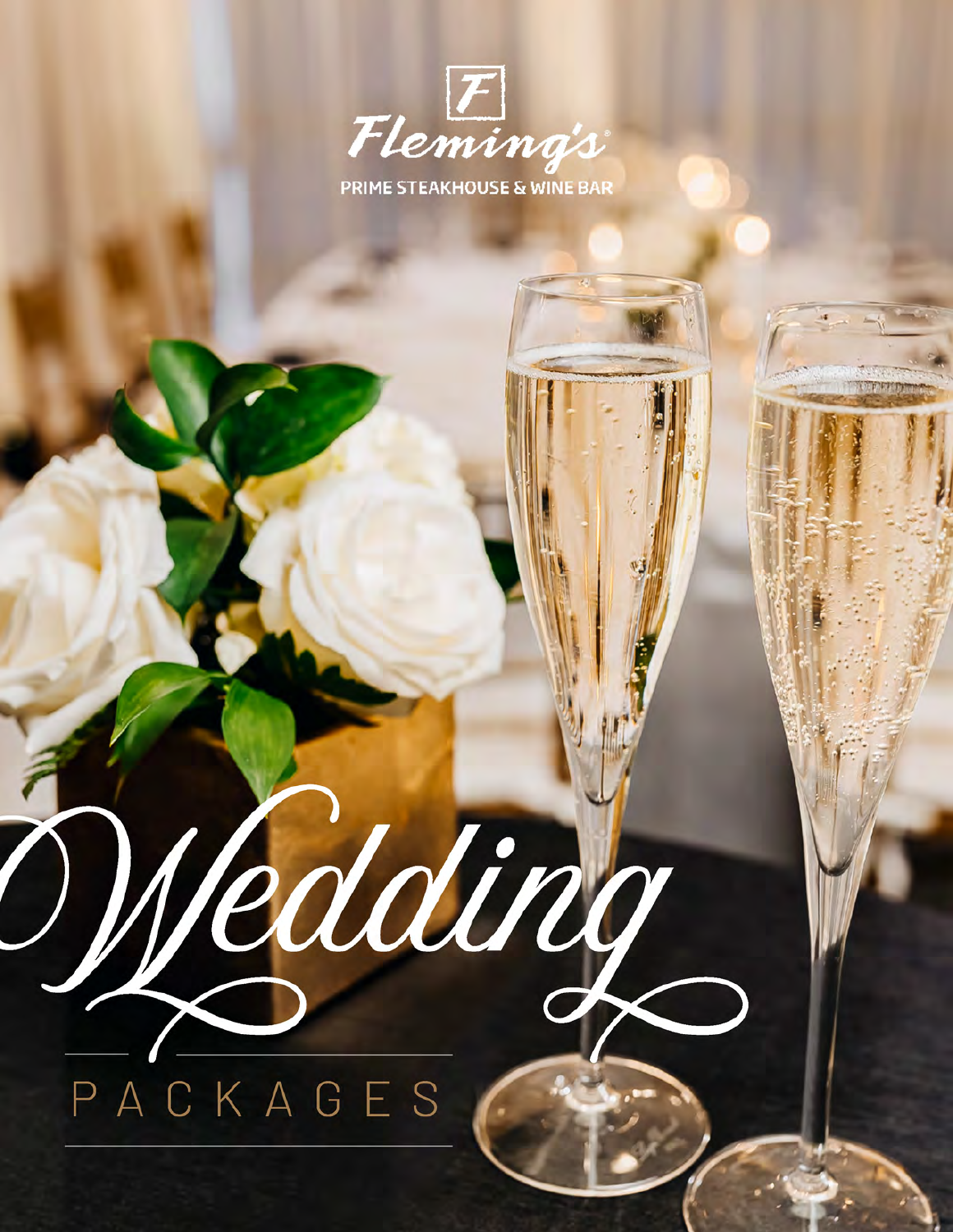

Whether you're planning an intimate engagement party, a rehearsal dinner or the big day itself, our dedicated team of Events & Catering Associates will ensure every detail of your special occasion is a memorable one. Our wedding packages include a beautifully crafted menu and the main setting for your special celebration. Host in one of our private dining rooms or inquire about a full restaurant buyout.

## Wedding Packages<sup>t</sup> Include



† Food and beverage minimum. No restrictions on time or quest count. Price does not include tax, gratuity or applicable private event fees.

**Custom Décor Upgrades Available**  Take your celebration to the next level by adding some of our other décor upgrades such us floral arrangements, centerpieces and more. Ask your Events & Catering Associate for details.

**QUESTIONS? CALL US** AT 813-830-4330

**UBMIT A WEDDING** EVENT REQUEST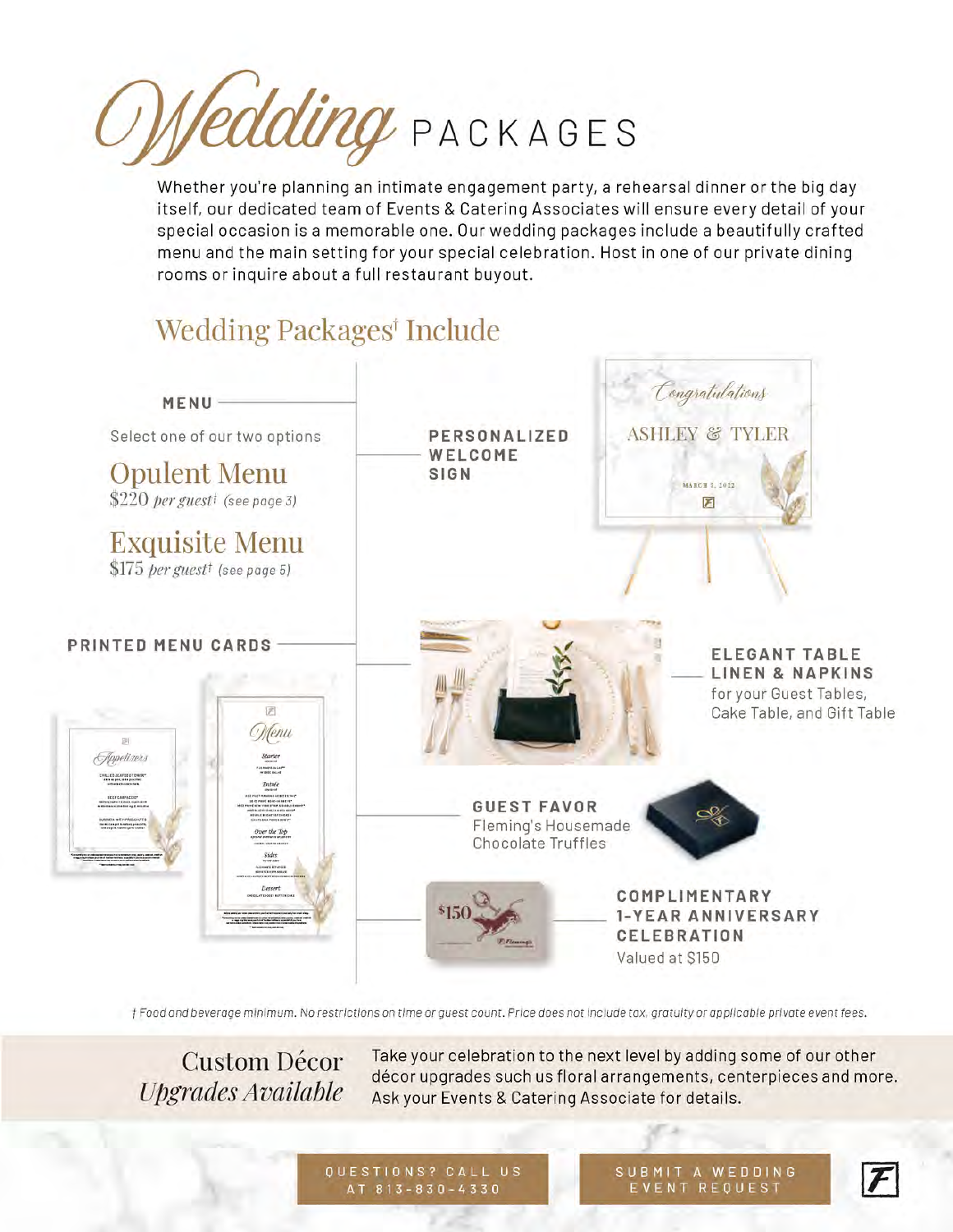Ont, MENU

 *\$220 per Guest†*

### *Welcome Cocktail*

*select one to be passed* OLD FASHIONED Basil Hayden's bourbon, aromas of orange peel, layered with sweet toasted vanilla CALIFORNIA JAM JAR Ketel One vodka, fresh basil, ripe strawberry & citrus with savory hints on the nose NOPALES MARGARITA Tequila Ocho Los Nopales Plata vintage tequila, a classic margarita with lime ITALIAN FLIGHTPLAN Aviation American gin, Cocchi Americano, poblano syrup, fresh herbs & strawberry preserves

## *Reception*

*displayed upon arrival* CHILLED SEAFOOD TOWER\* ahi tuna poke, shrimp cocktail, north atlantic lobster tails *select three hors d'oeuvres to be passed* PRIME MEATBALLS<sup>\*</sup> peppercorn sauce SWEET & SPICY FILET MIGNON SKEWERS\* peppercorn sauce FLEMING'S POTATO TOTS\* smoked chili & jalapeño aioli CHICKPEA & EGGPLANT BITES\*\* romesco sauce CHICKEN SATAY herb marinade, smoked jalapeño aioli

#### *Starters*

*select one for your guests* LOBSTER BISQUE north atlantic lobster, spiced sherry cream CAESAR SALAD romaine, parmesan, fried capers, crispy prosciutto WEDGE SALAD bacon, campari tomatoes, red onion, danish blue cheese crumbles, blue cheese dressing, balsamic glaze

#### *Entrées*

*select three for your guests* MAIN FILET MIGNON & TRUFFLE-POACHED LOBSTER\* béarnaise sauce & caviar PRIME BONE-IN RIBEYE & JUMBO LUMP CRAB MEAT\* oscar style with béarnaise sauce MISO GLAZED CHILEAN SEA BASS<sup>\*</sup> sautéed with sesame-orange spinach & arugula, pickled red onion DOUBLE BREAST OF CHICKEN all-natural, roasted, white wine, mushroom, leek & thyme sauce \*vegetarian option available upon request

#### *Sides*

*select three for your guests* FLEMING'S POTATOES | ROASTED ASPARAGUS | MASHED POTATOES | CAULIFLOWER MASH | SAUTÉED MUSHROOMS CHIPOTLE CHEDDAR MAC & CHEESE | CRISPY BRUSSELS SPROUTS & BACON | NORTH ATLANTIC LOBSTER MACARONI & CHEESE

#### *Dessert*

*complimentary cake cutting service & champagne toast* GIFT BOX OF FLEMING'S HOUSEMADE TRUFFLES as a Guest Favor SPARKLING TOAST each Guest receives a glass of champagne for celebratory toast

#### *Beverage*

*assorted wines and domestic & imported beers - 3 hour package* GIESEN ESTATE Sauvignon Blanc | STONECAP ESTATE Chardonnay | MILBRANDT VINEYARDS Merlot TALL SAGE Cabernet Sauvignon | BEER selected by restaurant based on availability

#### *Package also includes*

PRINTED MENU CARDS for your Guests tables and appetizer table PERSONALIZED WELCOME SIGN displayed on easel stand ELEGANT TABLE LINEN & NAPKINS for your Guest tables, cake table, and gift table COMPLIMENTARY 1-YEAR ANNIVERSARY CELEBRATION valued at \$150

\* Consuming raw or undercooked meats (such as rare/medium rare), poultry, seafood, shellfish or eggs may increase your risk of foodborne illness, especially if you have certain medical conditions; these items may contain raw or undercooked ingredients.

> SUBMIT A WEDDING **EVENT REQUEST**

\*\* Item contains or may contain nuts. † Food and beverage minimum. No restrictions on time or guest count. Price does not include tax, gratuity or applicable private event fees

QUESTIONS? CALL US

AT 813-830-4330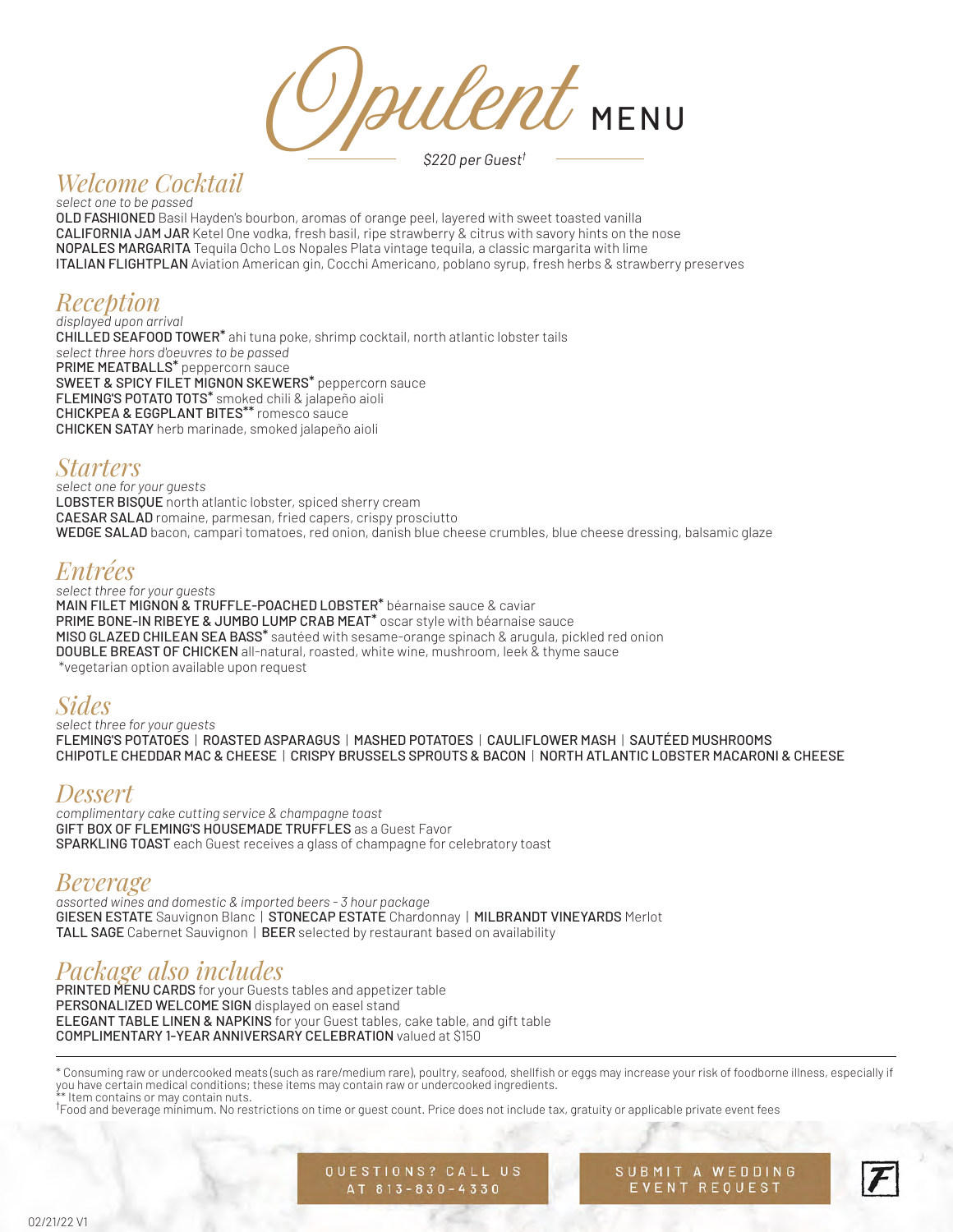

MAIN FILET MIGNON & TRUFFLE-POACHED LOBSTER



\* CUSTOM DÉCOR UPGRADES AVAILABLE



OLD FASHIONED COCKTAIL



SPARKLING TOAST



CHILLED SEAFOOD TOWER

 $\boldsymbol{\mathcal{F}}$ 

QUESTIONS? CALL US AT 813-830-4330

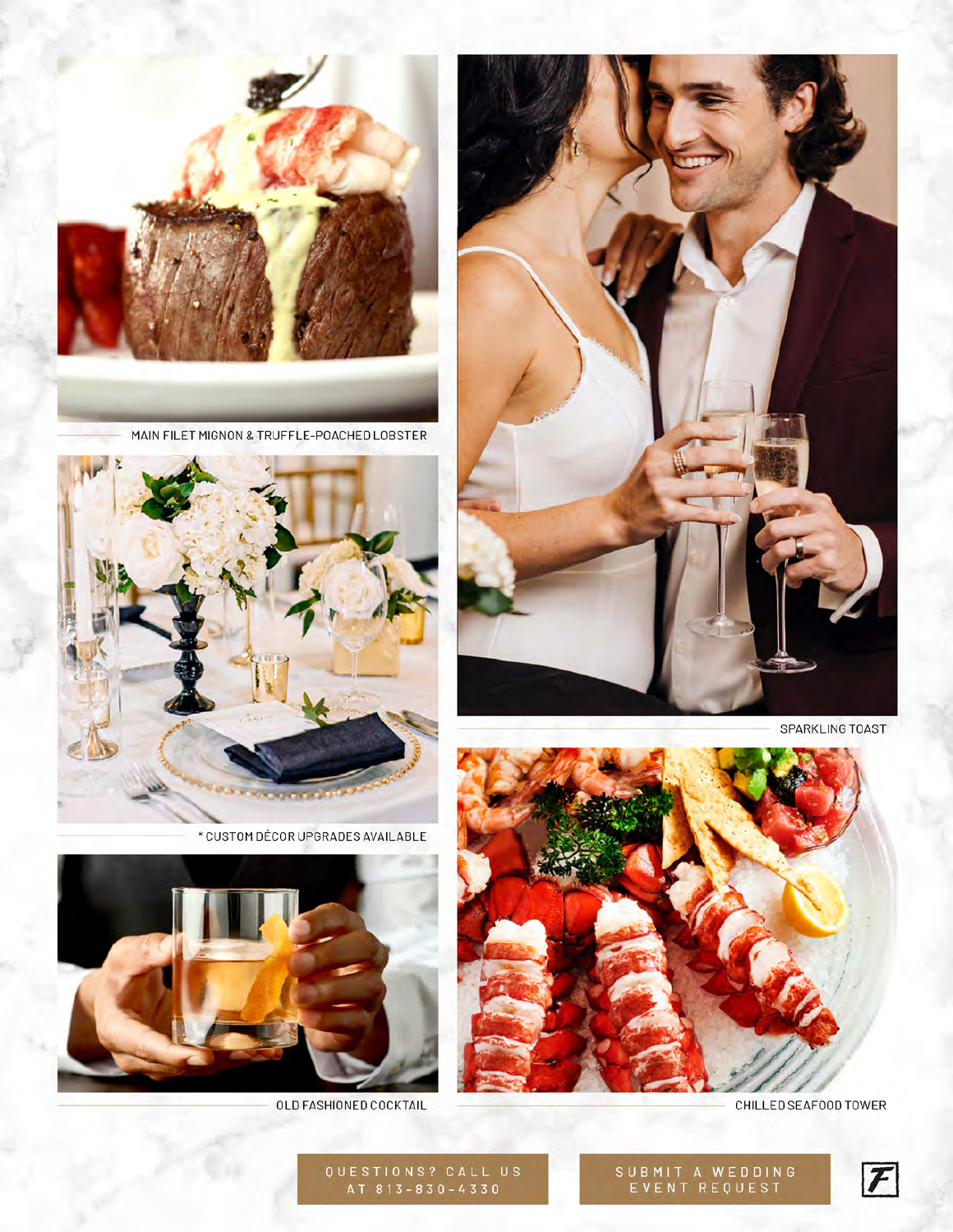$P$  MENU

 *\$175 per Guest†*

#### *Reception*

*select two for your guests displayed* CHILLED SEAFOOD TOWER\* ahi tuna poke, shrimp cocktail, north atlantic lobster tails BURRATA WITH PROSCIUTTO charred campari tomatoes, prosciutto, wild arugula, toasted garlic crostini BEEF CARPACCIO\* toasted gruyère croutons, caper-creole mustard sauce, shredded egg & red onion SHRIMP COCKTAIL\* horseradish cocktail sauce SWEET CHILI CALAMARI<sup>\*</sup> lightly breaded, tossed with sweet chili sauce *passed* SWEET & SPICY FILET MIGNON SKEWERS\* peppercorn sauce CRAB CAKE BITES red pepper & lime butter sauce CHICKPEA & EGGPLANT BITES\*\* romesco sauce CHICKEN SATAY herb marinade, smoked jalapeño aioli

#### *Starters*

*select one for your guests* FLEMING'S SALAD\*\* walnuts, tomatoes, dried cranberries, red onion, lemon balsamic vinaigrette CAESAR SALAD romaine, parmesan, fried capers, crispy prosciutto

#### *Entrées*

*select three for your guests* MAIN FILET MIGNON & BÉARNAISE BUTTER\* PRIME NEW YORK STRIP\* BARBECUE SCOTTISH SALMON FILLET\* mushrooms, barbecue glaze DOUBLE BREAST OF CHICKEN all-natural, roasted, white wine, mushroom, leek & thyme sauce \*vegetarian option available upon request

#### *Sides*

*select three for your guests* FLEMING'S POTATOES | MASHED POTATOES | SAUTÉED MUSHROOMS CAULIFLOWER MASH | CHIPOTLE CHEDDAR MAC & CHEESE | CRISPY BRUSSELS SPROUTS & BACON NORTH ATLANTIC LOBSTER MACARONI & CHEESE (+10)

#### *Dessert*

*complimentary cake cutting service & champagne toast* GIFT BOX OF FLEMING'S HOUSEMADE TRUFFLES as a Guest Favor SPARKLING TOAST each Guest receives a glass of champagne for celebratory toast

#### *Package also includes*

PRINTED MENU CARDS for your Guests tables and appetizer table PERSONALIZED WELCOME SIGN displayed on easel stand ELEGANT TABLE LINEN & NAPKINS for your Guest tables, cake table, and gift table COMPLIMENTARY 1-YEAR ANNIVERSARY CELEBRATION valued at \$150

\* Consuming raw or undercooked meats (such as rare/medium rare), poultry, seafood, shellfish or eggs may increase your risk of foodborne illness, especially if you have certain medical conditions; these items may contain raw or undercooked ingredients.

SUBMIT A WEDDING

EVENT REQUEST

\*\* Item contains or may contain nuts. † Food and beverage minimum. No restrictions on time or guest count. Price does not include tax, gratuity or applicable private event fees

QUESTIONS? CALL US

AT 813-830-4330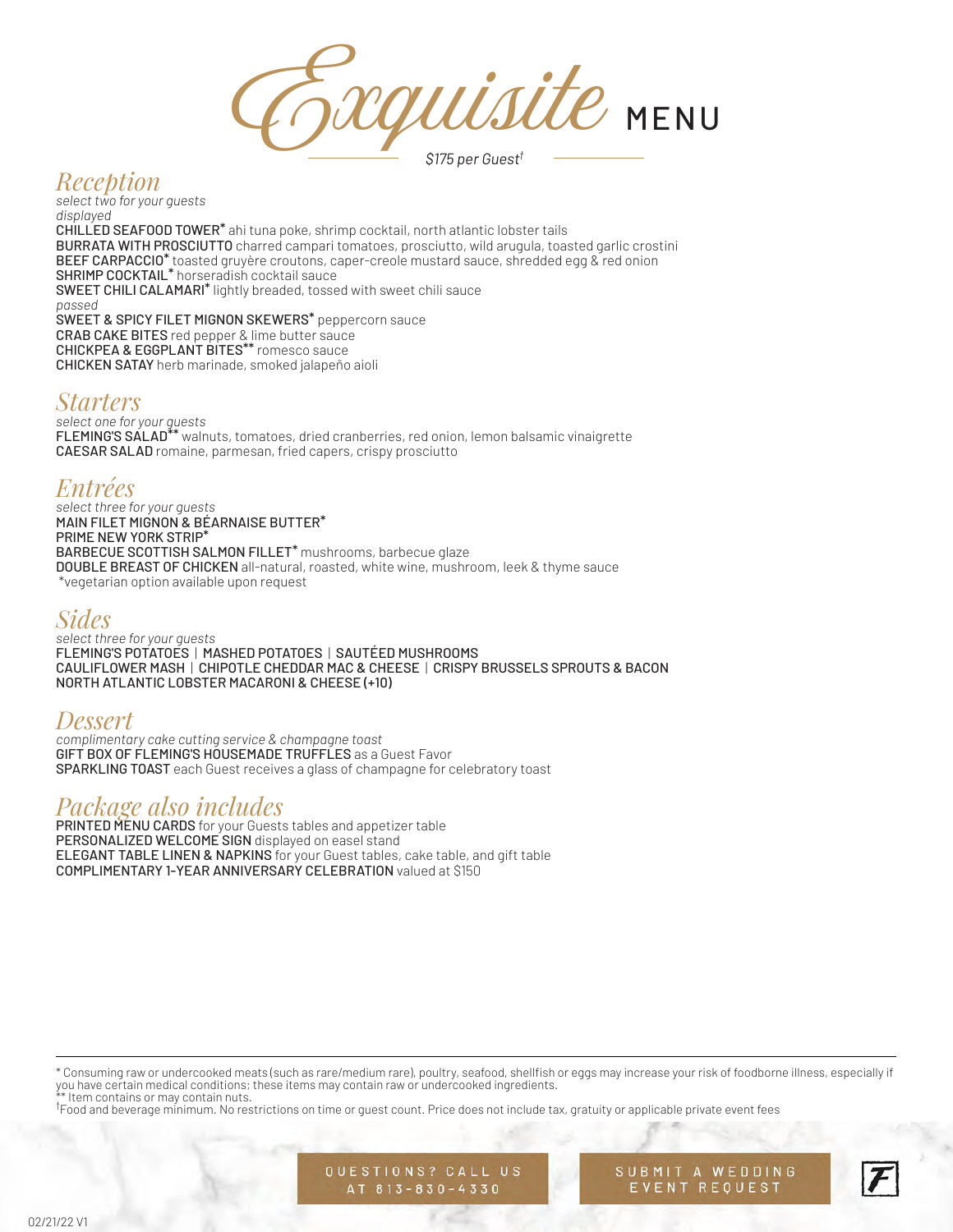



SPARKLING TOAST



BEEF CARPACCIO



**FLEMING'S SALAD** 

 $\boldsymbol{\mathcal{F}}$ 



FLEMING'S HOUSEMADE TRUFFLES

SUBMIT A WEDDING<br>EVENT REQUEST

#### QUESTIONS? CALL US AT 813-830-4330